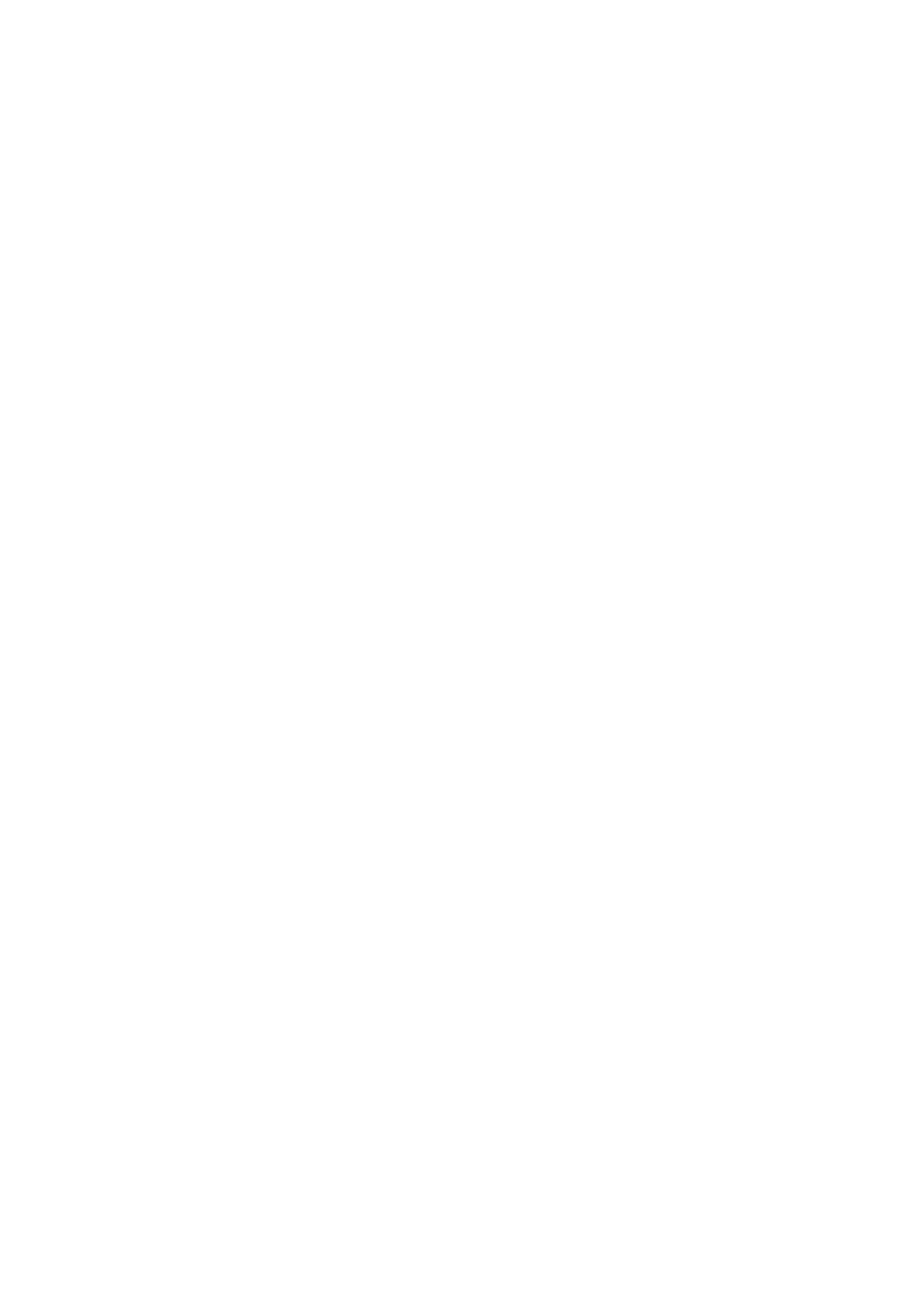### **FOREWORD**

Carers Week gives my Scottish Labour colleagues and me the chance to pay thanks to you, and 800,000 fellow carers, for the monumental support you provide every day of the year.

Out of love, you dedicate your lives to caring for friends and relatives, all year round. You are the unsung heroes of our country and do not get nearly enough recognition for the massive unpaid contribution you make to



society. You save the government, particularly our NHS and social care system, billions of pounds because of the selfless care and attention you provide. Thank you.

In the year that the Carers Act is implemented and the devolution of Carer's Allowance is secured in the Social Security Act, I am pleased to publish Scottish Labour's discussion paper on the development of carer's assistance, which will replace the allowance.

When the Social Security Bill passed through Parliament, I secured guarantees to uprate both carer's assistance and the supplement, so that the value of both are protected from inflation – and the Tory benefit freeze. Later this summer you will start to receive the first payments of the supplement; agreed unanimously by all parties in the Scottish Parliament it will go some way to help recognise the unpaid work you do. That payment must be the start of the new support we provide to recognise that unpaid work you do, not the end.

I want Scotland's carers to have a transparent, collaborative role in the design of Scottish Labour's carer's assistance policy, so that your wishes are reflected both in our work in the years ahead and while we scrutinise the new devolved system in Parliament.

This paper outlines a number of areas Scottish Labour is considering to improve carer's assistance and to ensure more carers can access the support they rightly deserve. Covering the relationship between Carer's Allowance and work, study, incomes and other public services, these ideas are, at the moment, just that. This summer I would like to hear your feedback on the propositions in this paper, as well as your own ideas, before moving on to fuller policy development; so please do not hesitate to get in touch.

Made Citti

Mark Griffin MSP

#### **Scottish Labour Social Security Spokesperson**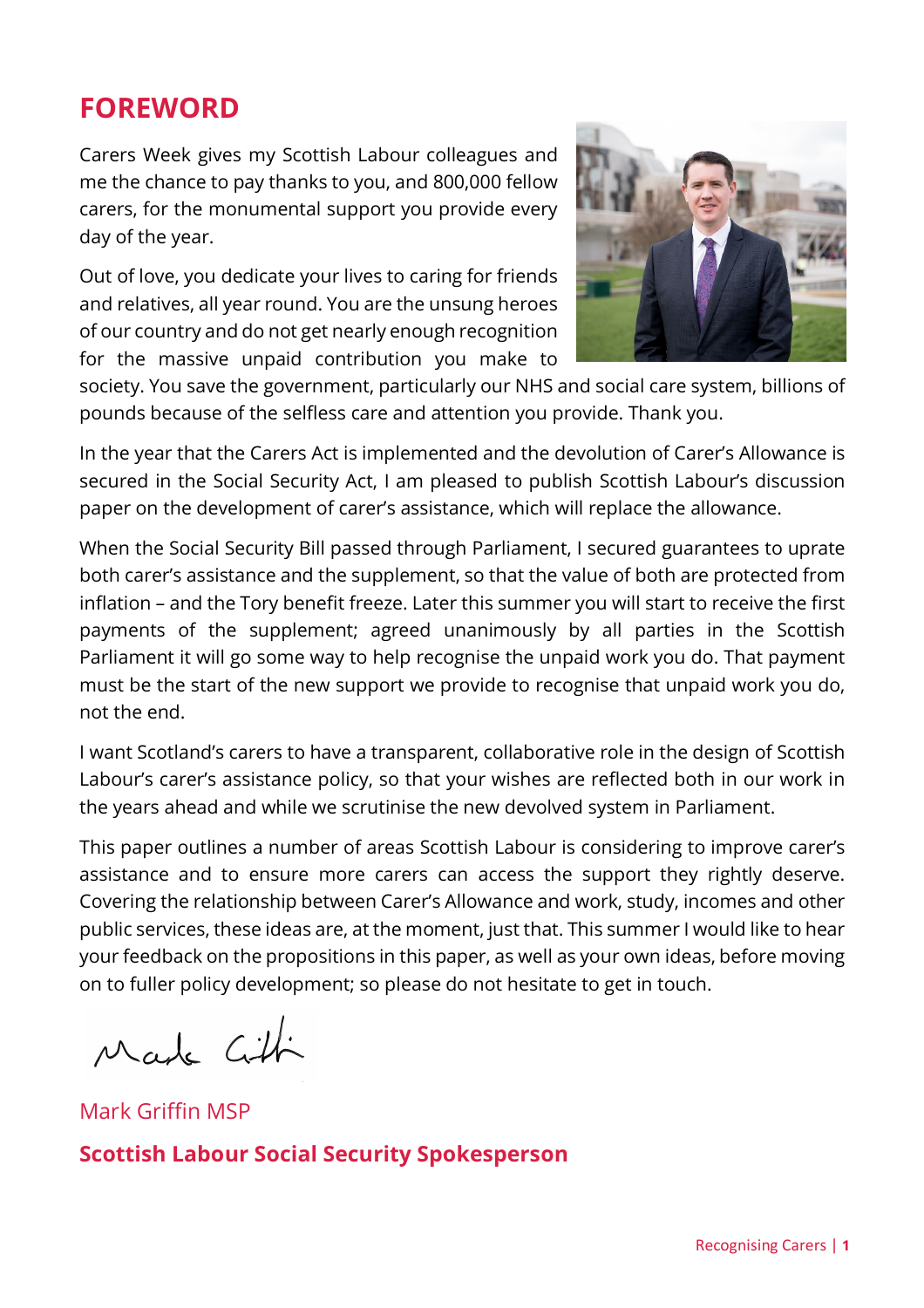# **CARER'S ALLOWANCE, THE SUPPLEMENT AND CARER'S ASSISTANCE**

Carer's Allowance is a flat rate, non-contributory, non-means-tested benefit paid to full-time carers of someone who is severely disabled.

To be entitled to the allowance, a carer must: be providing at least 35 hours of care a week for someone in receipt of a qualifying disability benefit; be aged 16 or over; not be in full-time education or studying for 21 or more hours a week; and if in paid work, have net income of no more than £120 a week<sup>1</sup>.

There is no age limit for claiming Carer's Allowance but if a carer receives the state pension it is likely they will receive that instead. A carer premium is however applied in Pension Credit.

Across the UK, Carer's Allowance is £64.60 a week. This summer, carers in Scotland will start to receive the first of two "supplement" payments worth £8.50 a week, or £221 twice yearly. That supplement is the result of all parties in the Scottish Parliament pledging to increase the value of Carer's Allowance to the same level as Jobseekers Allowance, a payment currently worth £73.10. That commitment is the first substantive use of devolved social security powers, providing additional support to carers in Scotland.

The supplement will however be at least £150 less than the £600 pledged by the First Minister in 2015, as a result of Jobseeker's Allowance being frozen by the UK Government. This freeze, which was due to be passed on to carers in 2019-20, is one of the reasons Labour is proud to have secured amendments to the Social Security Act ensuring that carer's assistance and the supplement will both increase in value in line with inflation each year.

In the years going forward, Carer's Allowance will become known as carer's assistance<sup>2</sup>. Throughout this paper the prospective title, "carer's assistance" will refer to the combined Carer's Allowance and Carer's Allowance Supplement to be delivered by Social Security Scotland, which we understand will be merged into carer's assistance, unless independently referring to the supplement. Where the existing benefit and rules are referred to, Carer's Allowance will be used.

<sup>1</sup> *Carer's Allowance : your eligibility*, available at https://www.gov.uk/carers-allowance/eligibility

 $2$  Assumption based on the naming provided in the Social Security Act; http://www.legislation.gov.uk/asp/2018/9/pdfs/asp\_20180009\_en.pdf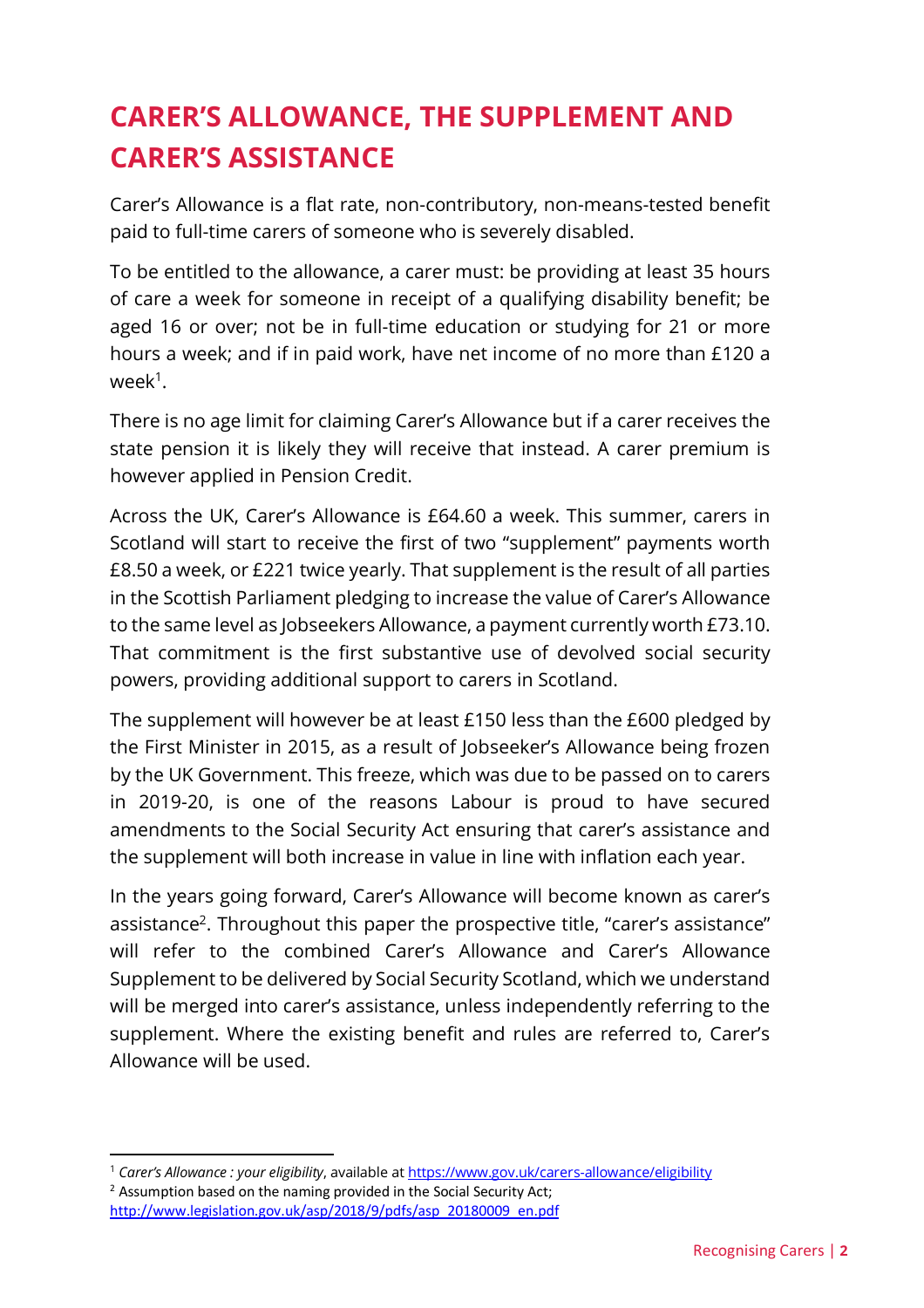#### **The case for change**

Carer's assistance will be paid at a rate of £2.08 an hour as compensation for at least 35 hours of care per week. Though the Scottish Government does not view this as a payment for care, Scottish Labour sympathises with concerns that this does not adequately provide the financial support to recognise their contribution to society and our public services. Equally, we believe that the current payment can hinder carers' financial, personal and social independence – this has substantial impacts of the physical and mental health of carers, and can trap carers in poverty.

The numbers of carers claiming and receiving Carer's Allowance has steadily increased since the coalition government came to power in 2010. A combination of reforms to working age and pension-age benefits have meant that an increasing number are claiming and receiving Carer's Allowance, meaning more are relying on the benefit as a core part of their income. Improving carer's assistance is very much a gender issue: more than two thirds of Carer's Allowance recipients are women, a group which is twice as likely as men to be reliant on social security and give up work to care. In addition, households with a disabled member are 50% more likely to be in poverty; 1 in 4 disabled households are in poverty<sup>3</sup>. After disability benefits are removed from a calculation of household income<sup>4</sup>, the number of disabled households in poverty rises to almost 3 in 10.

Inherent to the design of the current benefit are restrictions that prevent carers enjoying work and study alongside their caring responsibilities. We want to ensure that carers can enjoy the freedom to work or study while maintaining their desire to provide care for loved ones. When Scottish Labour agreed to the Social Security Act, we did so on the basis that the new system will deliver dignity and respect. Mirroring the current Carer's Allowance would not fulfil that aspiration or live up to the expectations carers have of the new system. As such, we want to explore carers' priorities for improving carer's assistance.

<sup>3</sup> *Poverty and Income Inequality in Scotland: 2014-17*, http://www.gov.scot/Resource/0053/00533112.pdf

<sup>4</sup> Done so because disability benefits are paid to cover the costs of disability, and are not paid to make up the underlying household income, they should not be considered as the core income to compare with non-disabled households.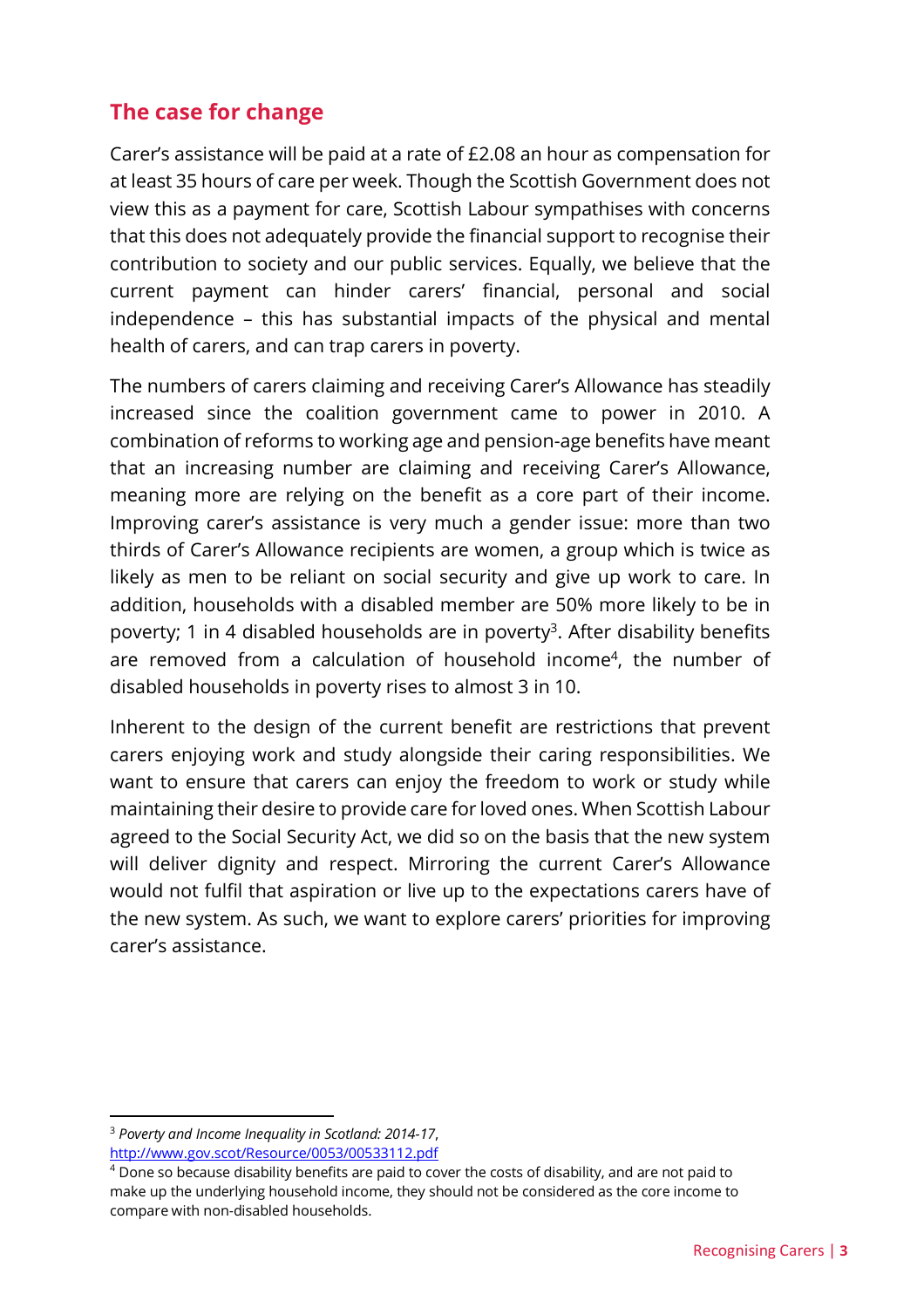## **IMPROVEMENTS FOR CONSIDERATION**

#### **Maximising incomes**

Carer's Allowance is considered an income replacement benefit. Even after the new carer's allowance supplement, the rate of compensation eligible Scottish carers will receive for 35 hours care a week is a paltry £2.08 an hour. Across the UK, the rate is £1.84 per hour. Under virtually no circumstances can this be considered a viable income. Scottish Labour is asking how the new carer's assistance can better contribute towards carers' incomes to better promote their financial, personal and social independence – and recognise the contribution they make to society.

Two of the most fundamental changes secured by Scottish Labour in the Social Security Act are duties requiring Scottish Ministers to maximise the incomes of those using the social security system and a requirement on the Scottish Government to set out its strategy for doing this. The impetus for doing so is clear: more than £2bn in social security goes unclaimed each year, leaving households struggling and more likely to fall into poverty. When it comes to Carer's Allowance, the Scottish Parliament Information Centre calculate that as many as a third of those eligible to claim fail to do so, leaving £186m going unclaimed in 2015-16.

Scottish Labour believes that every household that will have dealings with Social Security Scotland should receive a regular Financial Health Check. In particular, a carers-focused strand to the financial health check service should actively seek to establish whether someone eligible for disability assistance has a carer who would benefit from the new carers assistance. While the numbers of those claiming Carer's Allowance has increased rapidly in recent years<sup>5</sup> a valid claim attracts an exemption from the benefits cap and some Universal Credit conditionality, and can attract premiums in reserved means tested benefits. Establishing eligibility for carer's assistance is key if we want to protect the incomes of carers and their families, and shelter them from the impact of welfare reform.

**Carers and support organisations are invited to consider whether the financial health check service should be provided as a matter of course to all Social Security Scotland clients, in particular households with a disabled person to establish eligibility for carer's assistance.** 

<sup>&</sup>lt;sup>5</sup> The number claiming has increased from 100,600 in May 2010 to 118,829 in November 2017, source Stat-Xplore, DWP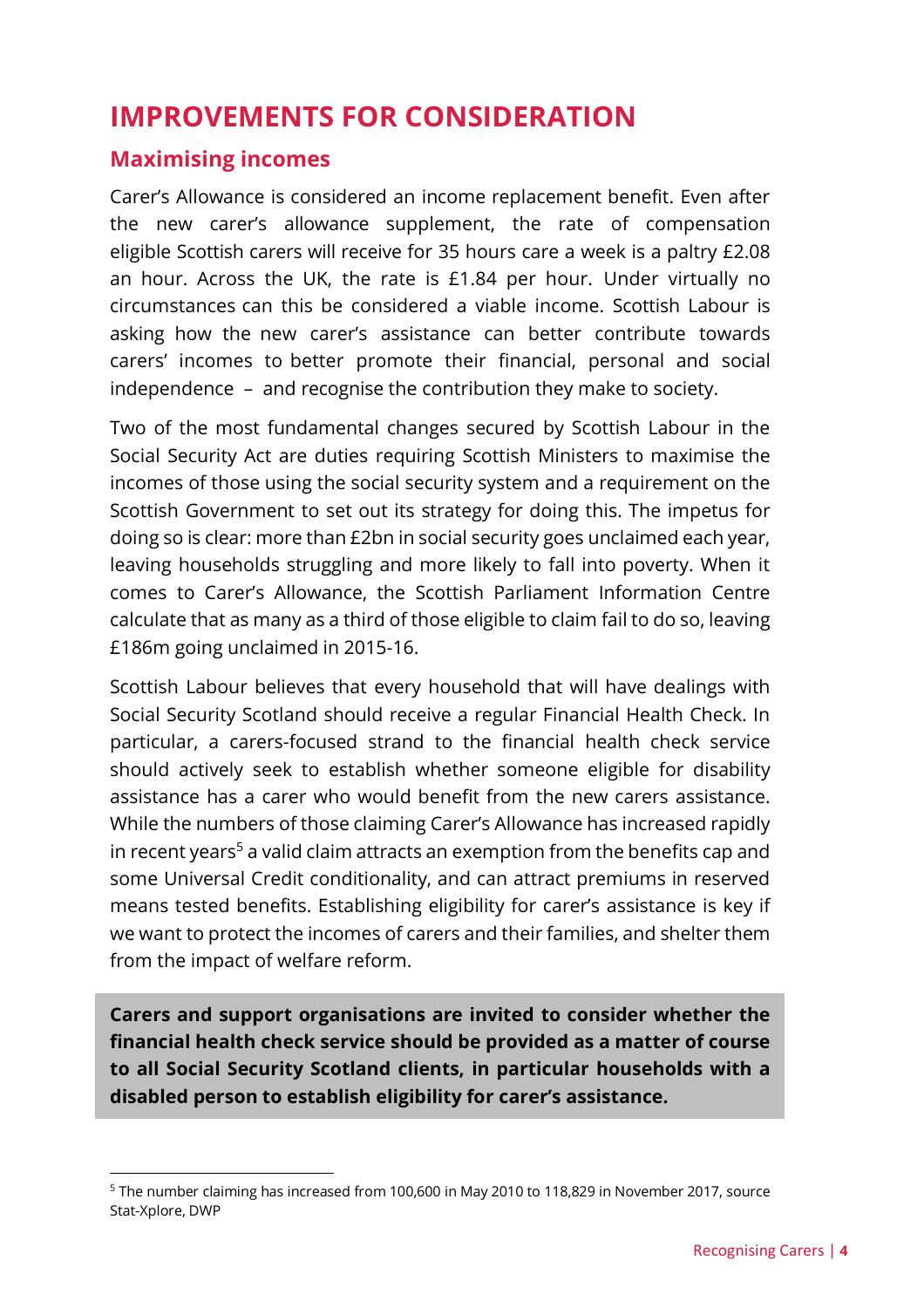Scottish Labour believes incomes are maximised in two ways: by boosting low incomes through claiming entitlements and increasing the value of those payments, but also by reducing the costs – "poverty premiums" – that those on low incomes face. The added benefits of claiming carer's allowance, or the "passported benefits" can however be limited, with passporting arising from other means-tested reserved benefits instead. To supplement carer's assistance, enhanced passporting could include help reduce costs, for instance reducing travel costs or heating bills, or by providing priority access to some public services.

**Carers and support organisation are invited to consider what services should be linked to carer's assistance eligibility, or "passported", to minimise carers' costs and maximise incomes** 

#### **Social security interactions**

The interactions between Carer's Allowance and other social security – devolved and reserved – are complex. In particular, the overlapping benefit rule can result in carers receiving no Carer's Allowance and reductions in the benefits the cared-for-person receives. This rule remains reserved to the UK Parliament and carer's assistance will be affected; however, Scottish additions to carer's assistance above the rate of Carer's Allowance will not be.

The rule is complicated and can act as a disincentive from claiming. Carers have to make difficult decisions about which support is most beneficial. Scottish Labour successfully amended the Social Security Act to allow someone to withdraw from receiving entitlement should they be able to gain more support through a different combination of a claim<sup>6</sup>. This complexity hinders carers and requires the carer and cared-for-person to access high quality advice. In advance of any changes to carer's assistance, we must be conscious of further complications and complexities, so that reforms are always more advantageous than existing social security support combinations offered by the UK Government.

In keeping with the intention to have a system built on clear entitlements, Scottish Labour believes that Holyrood must use its powers to ensure that

<sup>6</sup> During Stage 2 of the Social Security Bill (22 March 2018), I highlighted the example, provided by CPAG Scotland, where a couple who care for their disabled child, one of whom gets Carer's Allowance for their child but has their own health condition and gets universal credit. With universal credit, there are extra amounts for someone who gets a carers benefit and for someone who has a health condition, but not for both, unless they are different people. That couple would be could be more than £150 a month worse off because their universal credit will not include a carer's element. http://www.parliament.scot/parliamentarybusiness/report.aspx?r=11379&i=103449&c=2067011#Scot ParlOR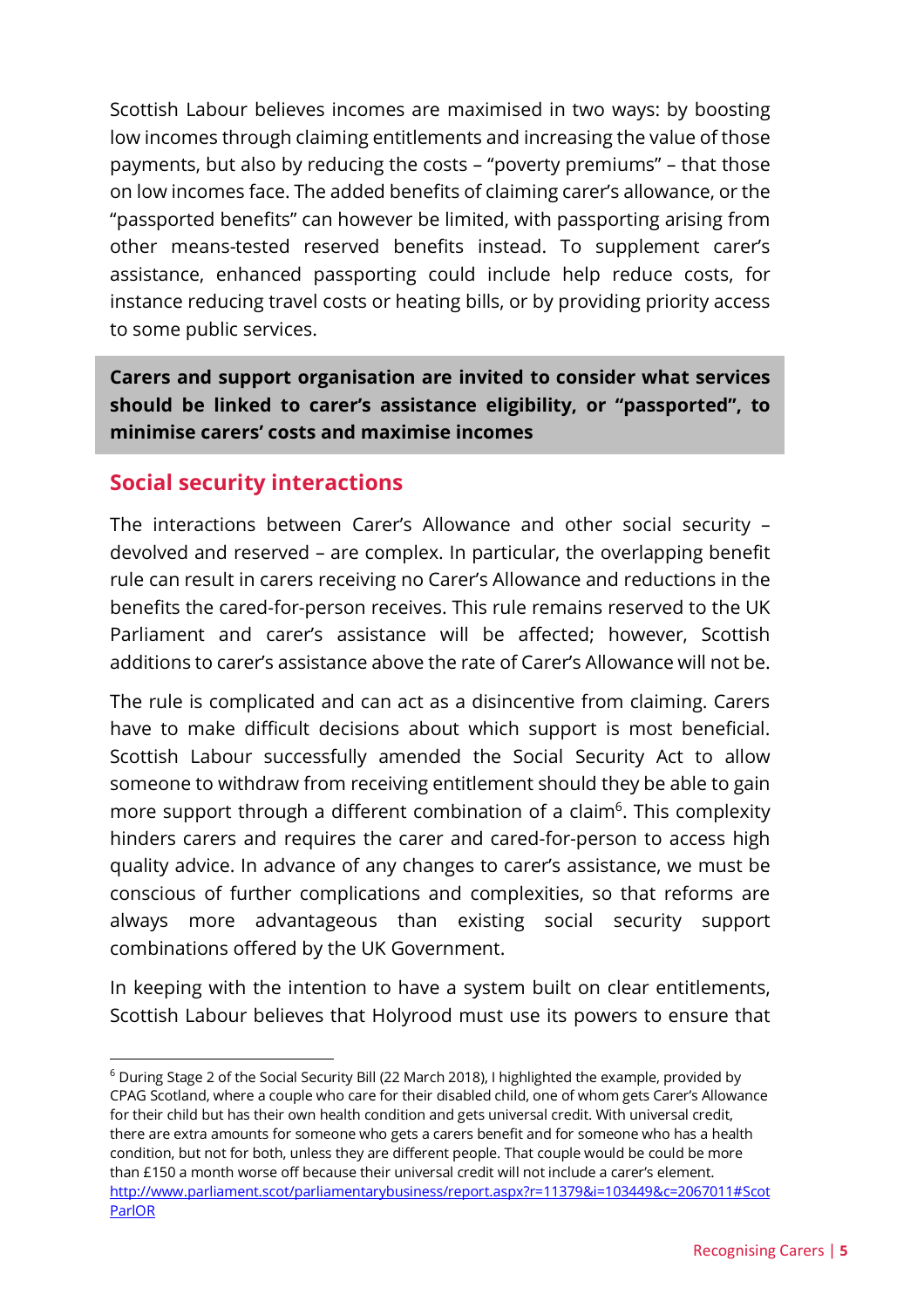neither disability nor carer's assistance are reduced because either the caredfor-person or carer claims their respective entitlement.

**Carers and support organisations are invited to consider whether disability and carer's assistance regulations should specifically rule out any reduction in entitlement where both forms of assistance are claimed.** 

#### **Council Tax Reduction**

Within the fully devolved Council Tax Reduction system, 1 in 5 households receive a means tested or "non-passported" award to help with their Council Tax bill. All Councils across Scotland currently consider Carer's Allowance as unearned income, though a carer premium is applied to offset some of the income being used in the calculation. While many caring households will benefit from a full Council Tax Reduction through passporting, Scottish Labour would like to see this calculation overhauled for those receiving carer's assistance.

In recent weeks, Claire Baker MSP has secured commitment from the Scottish Government that the supplement will be omitted from income calculations. An overhaul of the calculation could see the assistance disregarded from these calculations too, while the premium is maintained. Alternatively, a recipient of carer's assistance could attract passported status and full Council Tax Reduction. This would safeguard the carer's assistance provided by one part of government, rather than it being used as part of the method of eroding support to meet council tax bills, enhancing the value of the entitlement.

**Carers and support organisations are invited to consider whether carer's assistance should be disregarded from Council Tax Reduction calculations, while the carer premium and earnings disregards are maintained, or if a recipient of carer's assistance should attract full passported status.**

#### **Work & earnings**

Eligibility for Carer's Allowance currently rests less on certainty, and more on chance. The overlapping benefit rule results in Carer's Allowance being eroded by other income related benefits.

When it comes to work, current rules not only erode entitlement, they also put carers on a cliff edge. That cliff edge – limiting earnings after deductions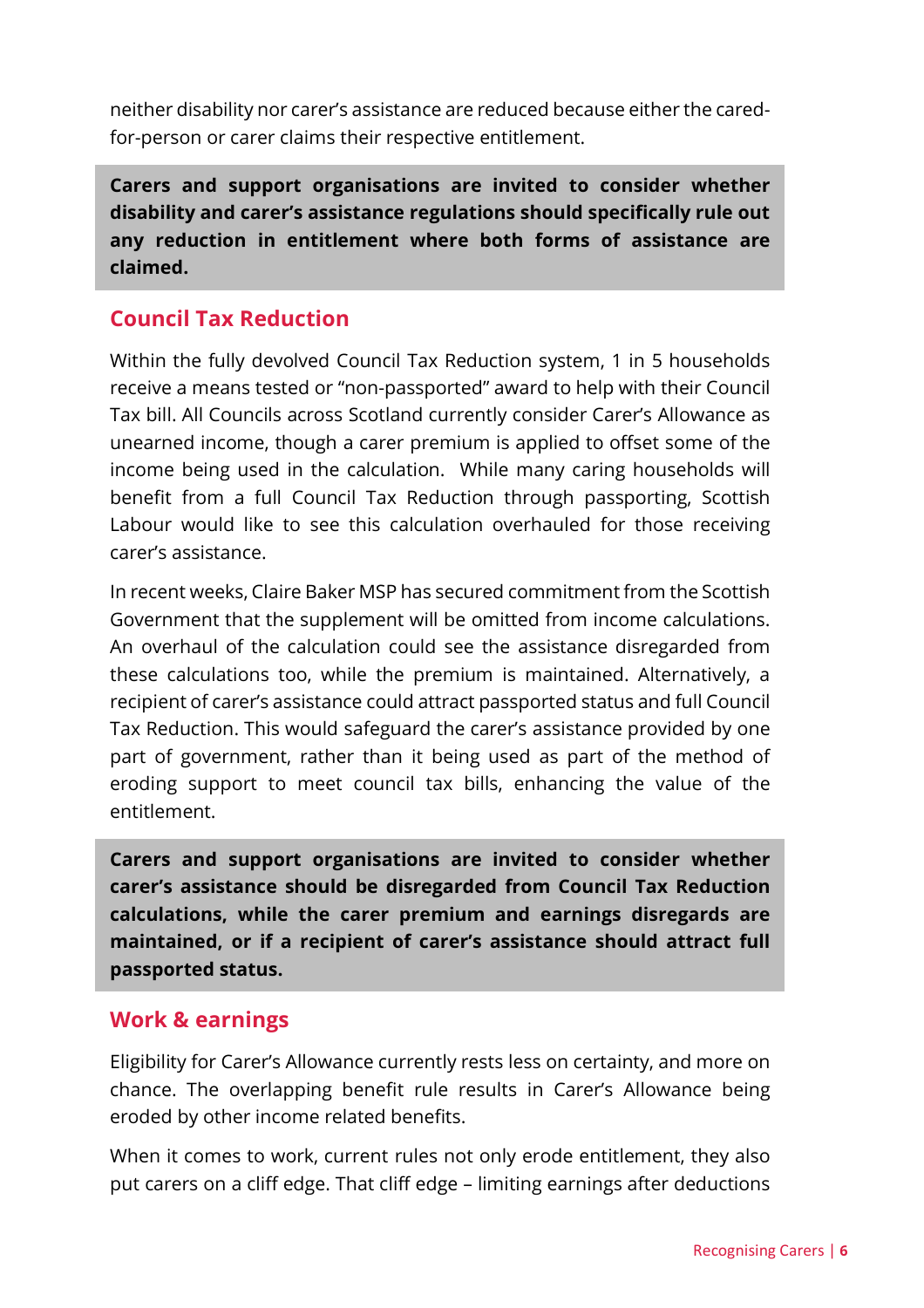to just £120 per week – means the allowance is removed in its entirety if earnings are just £1 higher. While some can decrease earnings under this limit (by reducing hours, or paying into a pension) the rule acts as a disincentive from both claiming and working. This disincentive to work is compounded when the Carer's Allowance earnings threshold is considered alongside the minimum wage. A carer on the minimum wage<sup>7</sup> would lose their allowance when working for 16 hours per week, with earnings after deductions of £125.28.

Scottish Labour believes that new powers should be used to end this predicament carers face. We accept that not all carers will want or be able to accommodate work in addition to 35 hours of caring each week, however carers should have the choice do so without penalty. This anomaly has been the recent focus of the UK Parliament's Work and Pensions Committee, which recommended that a taper should be introduced to ensure that carers do not immediately lose their allowance, and, that the earning threshold should at least track the minimum wage. The effect of this would be an earnings limit of £125.28 in 2018-19.

Scottish Labour welcomes these recommendations, and recognises that there will be a limit to the amount of caring that can be provided in conjunction with work. Traditionally tapers within the social security system have tracked the amount of earned income after a set amount. It is clear that a more accommodating system would utilise a taper only once an earnings limit has been passed.

Assuming a taper based on the current minimum wage, a carer would be entitled to work 25 hours before a carer's assistance of £73.10 is eroded; to enhance any taper further, it may be more advantageous to consider basing it on the number of hours worked. Were an hours based taper considered once the earnings limit was surpassed, Carer's Allowance would be eroded at a slower rate dependent on the maximum number of hours permitted, and allow for a higher rate of hourly pay. For example, a maximum of 30 working hours, would allow up to 14 hours of additional work before their allowance is eroded, though this would be smaller for those on a higher rate of pay.

**Carers are invited to consider whether the earnings limit within Carer's Allowance should be based on the National Living Wage at 16 hours per week.** 

<sup>7</sup> the *National Living Wage*, currently set at £7.83 per hour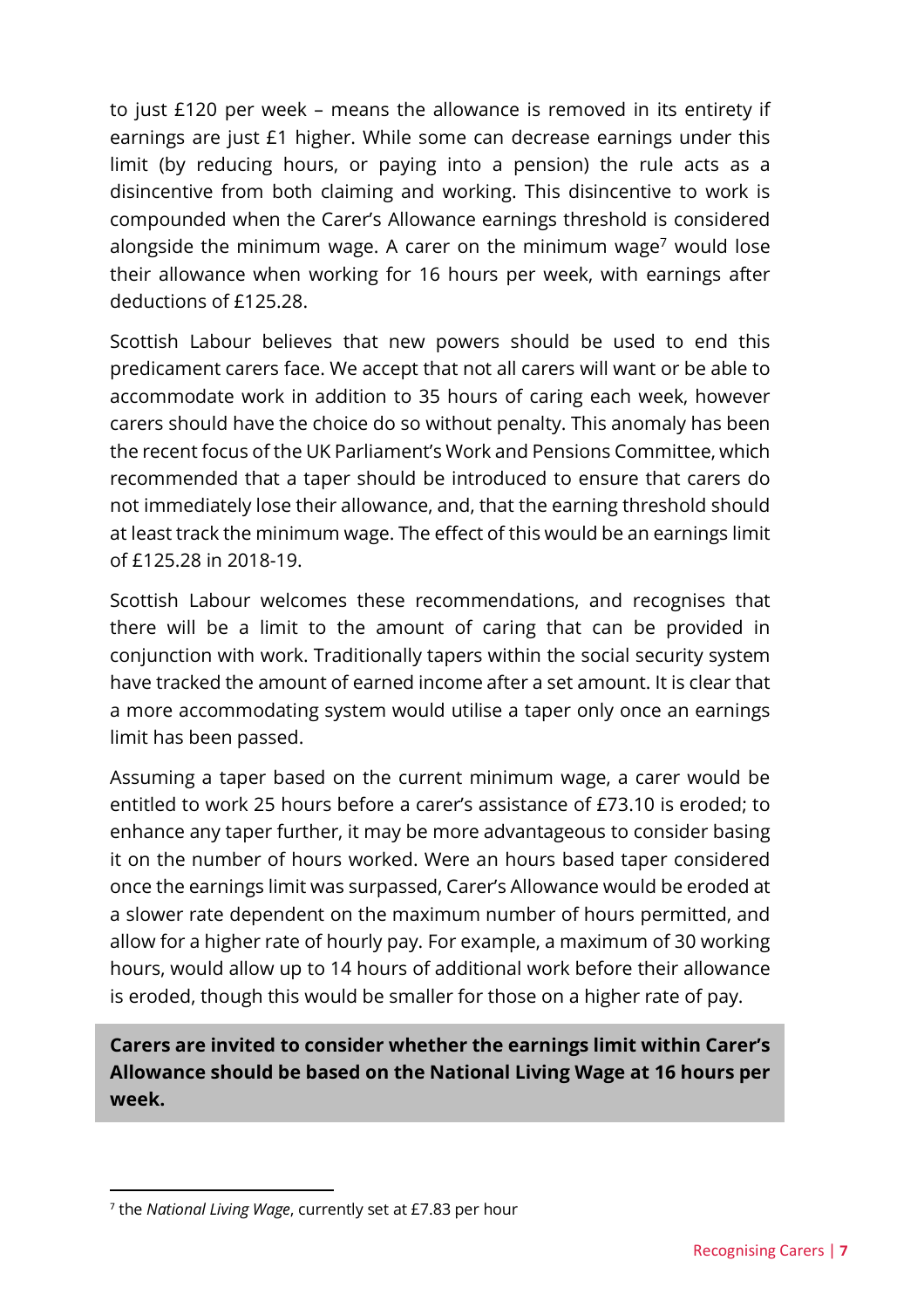**Carers are invited to consider whether a taper should be applied to Carer's Allowance once an earnings limit has passed.** 

**Carers are invited to consider whether any taper should be based on an earning calculation or should be based on the number on hours worked over 16 hours.** 

#### **Education**

Scottish Labour fully recognises that there is a limit to the amount of work that can be done in addition to caring. The effort carers put in every day can be exhausting, physically and emotionally. We want carers to have the same opportunities to gain the personal, social and economic benefits of work, while recognising that they too must look after themselves.

In addition to work, the ability to study and learn has substantial personal and social benefits, and is investment in future economic potential. Core to the current rules of Carer's Allowance rules is a prohibition on study that takes up more than 21 hours per week, or is regarded as full-time. While caring is an intensive and often long-term commitment done so out of love, everyone should have a chance to pursue their interests and study or work, while caring or when that caring comes to an end. When the Scotland Act was proceeding through Parliament, the definition of a carer's benefit was amended to remove the restrictions on age, employment and studying. Scottish Labour therefore believes that the new allowance should have no limit on the level or amount of study. In addition, consideration should be made to how carers can better access education, and whether Carer's Allowance should be better used to "passport" access to education.

**Carers and support organisations are invited to consider whether the removal of all restrictions on studying will benefit carer's assistance recipients, and how eligibility for carer's assistance could better "passport" access to education.**

#### **Fluctuating conditions**

Eligibility for Carer's Allowance is conditional on the cared-for-person receiving certain benefits. As a result, carers are at an immediate disadvantage by taking on considerable amounts of care for someone who does not qualify for disability benefits, as they will not be eligible for Carer's Allowance. This link cannot be broken unless renegotiated with the UK Government, nor can the conditions over the amount of care to be provided.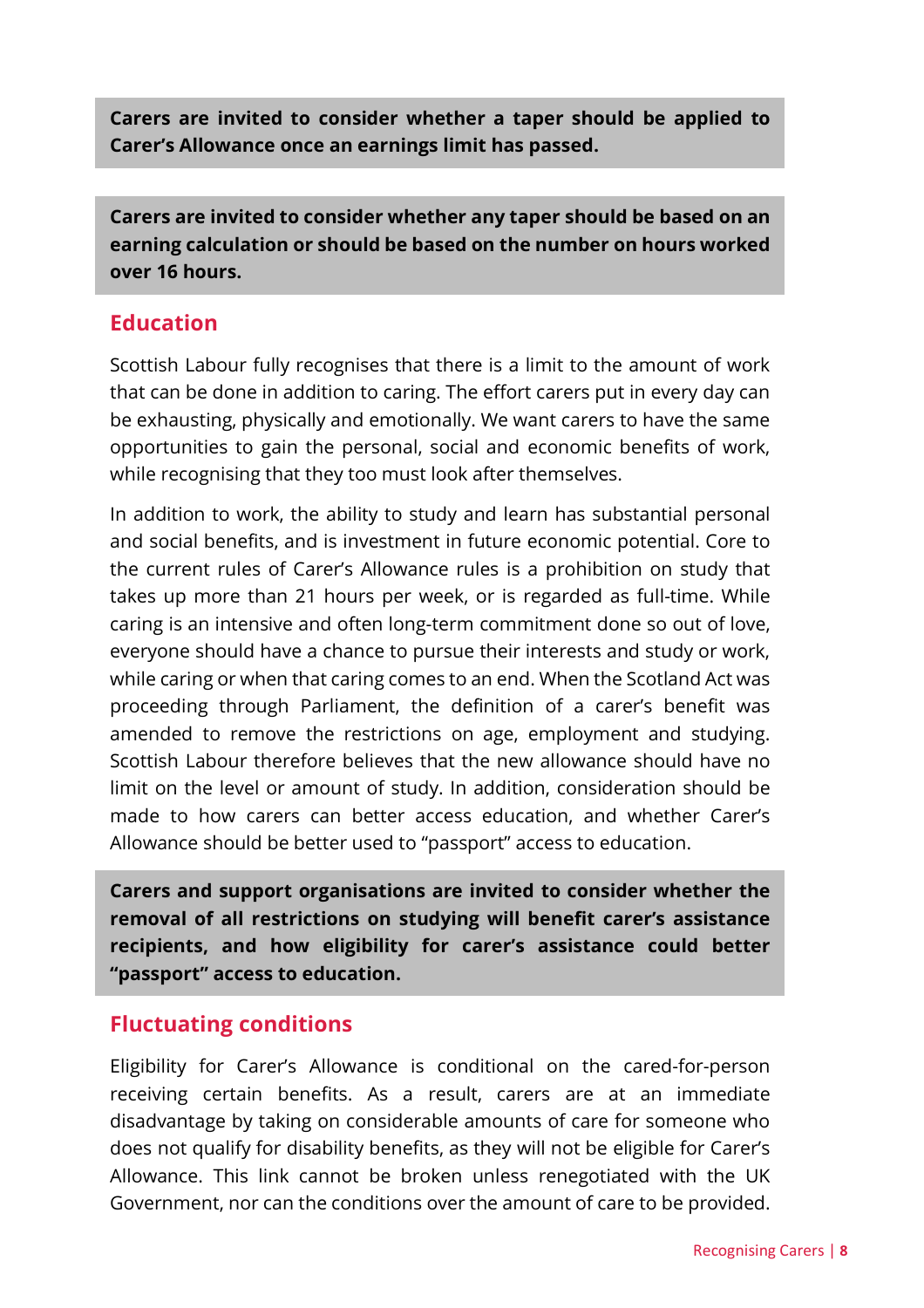Both the Scotland Act and Social Security Act limits carer's assistance entitlement to someone who provides care to someone on a disability benefit, and where care is regular and substantial (i.e. over 35 hours), though room remains to look at how this accommodates fluctuating conditions.

**Carers and support organisations are invited to consider how fluctuating conditions should be accommodated in new carer's assistance alongside the "regular and substantial" rule requiring 35 hours of care per week.**

#### **Meeting the costs of caring**

Scottish Labour is listening to calls to further recognise the contribution of unpaid carers, either through a transition to a carer's assistance set at the same rate as the real living wage or to at least match Employment and Support Allowance. Various ideas for an uplift in carer's assistance are proposed, including a two-tier benefit, means testing, or a minimum-income guarantee. Scottish Labour is keen to see a leading proposal to emerge.

Scottish Labour welcomes this exciting discussion and wants to encourage the necessary work to bring this proposal nearer to reality. We acknowledge that an uplifted level of assistance may add further complications to an already complex social security system, and proposals will have to be carefully balanced when taking account of the reserved social security system and elements of the reserved carer's benefit system (which carer's assistance must rely on). Provisions within the Smith agreement and Fiscal Framework should ensure any uplift paid by Scottish Ministers would be enjoyed fully without reserved benefits being clawed back, just in the same way the Carer's Allowance supplement is not to be clawed back.

In order to strike the right balance of support and full account of the complexity of any proposal, Scottish Labour would welcome further discussion about the most appropriate and viable mechanism that could achieve the goal of recognising the contribution of unpaid carers.

**Carers and support organisation are invited to consider what proposals can fully recognise the contribution of carers, how this discovery work and modelling should be delivered, and who should initiate this.** 

#### **Breaks in care and end-of-care support**

While caring is an intensive and often long-term commitment, done so out of love, there are times when there will be a break in the care or that caring will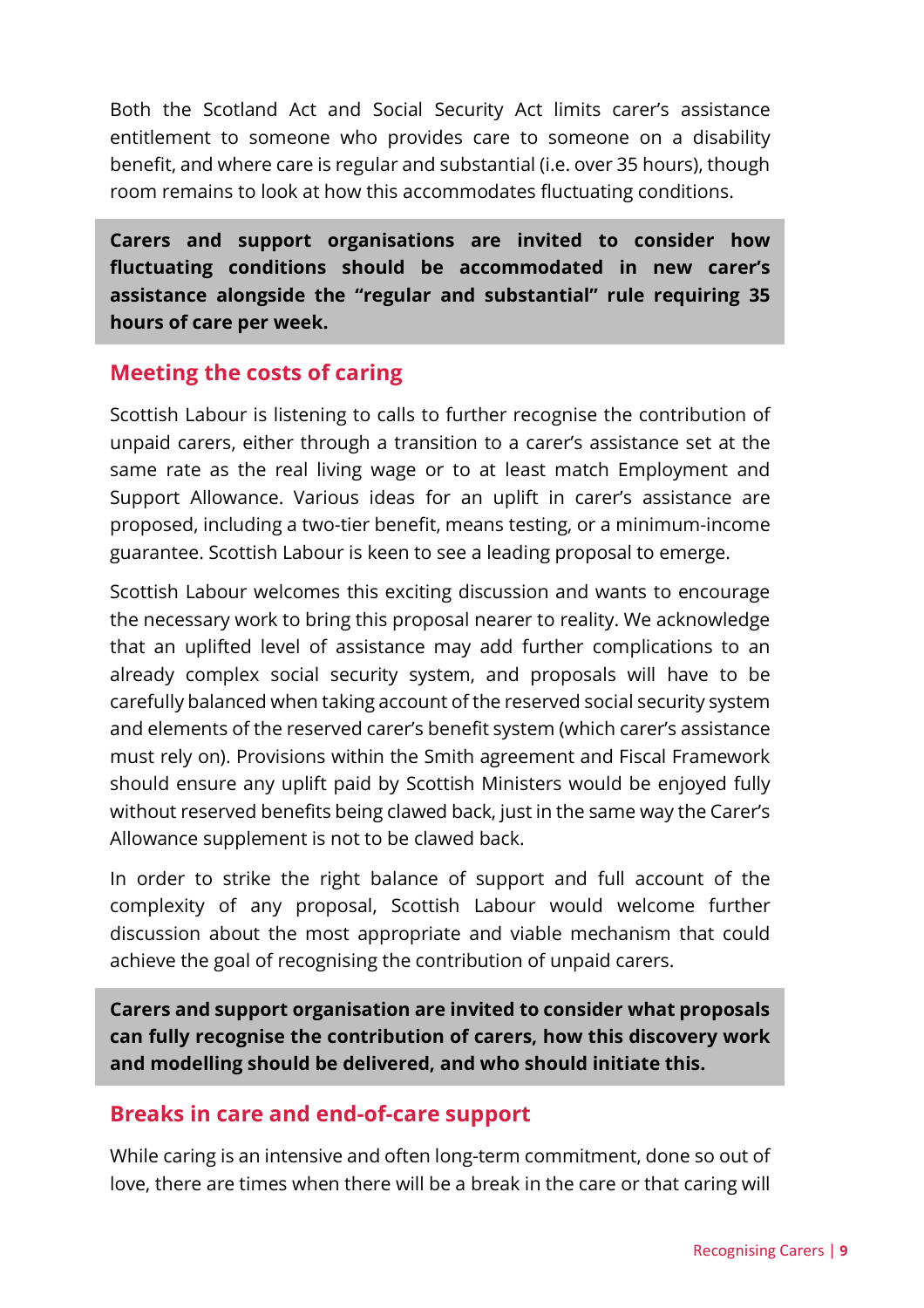come to an end. Currently, when the cared-for-person is hospitalised for longer than four weeks, Carer's Allowance is suspended; if the cared-forperson goes into residential care or passes away, that allowance will end after eight weeks.

Clearly this can be improved in order to support the carer to have a more stable income at what will undoubtedly be a time of stress and additional cost. At the very least, Scottish Labour believes that carer's assistance should be continued while the cared for person is in hospital, and should the carer be able to take up some work without that income eroding their entitlement. Should the cared-for-person pass away, a longer continued payment of carer's assistance would be more appropriate, both to see out the ongoing costs associated with caring, but also to allow carers to transition to work, study, or other social security.

**Carers and support organisations are invited to consider whether carer's assistance should continue while a cared-for-person is in hospital, and for a longer period after the death of the cared-for-person.**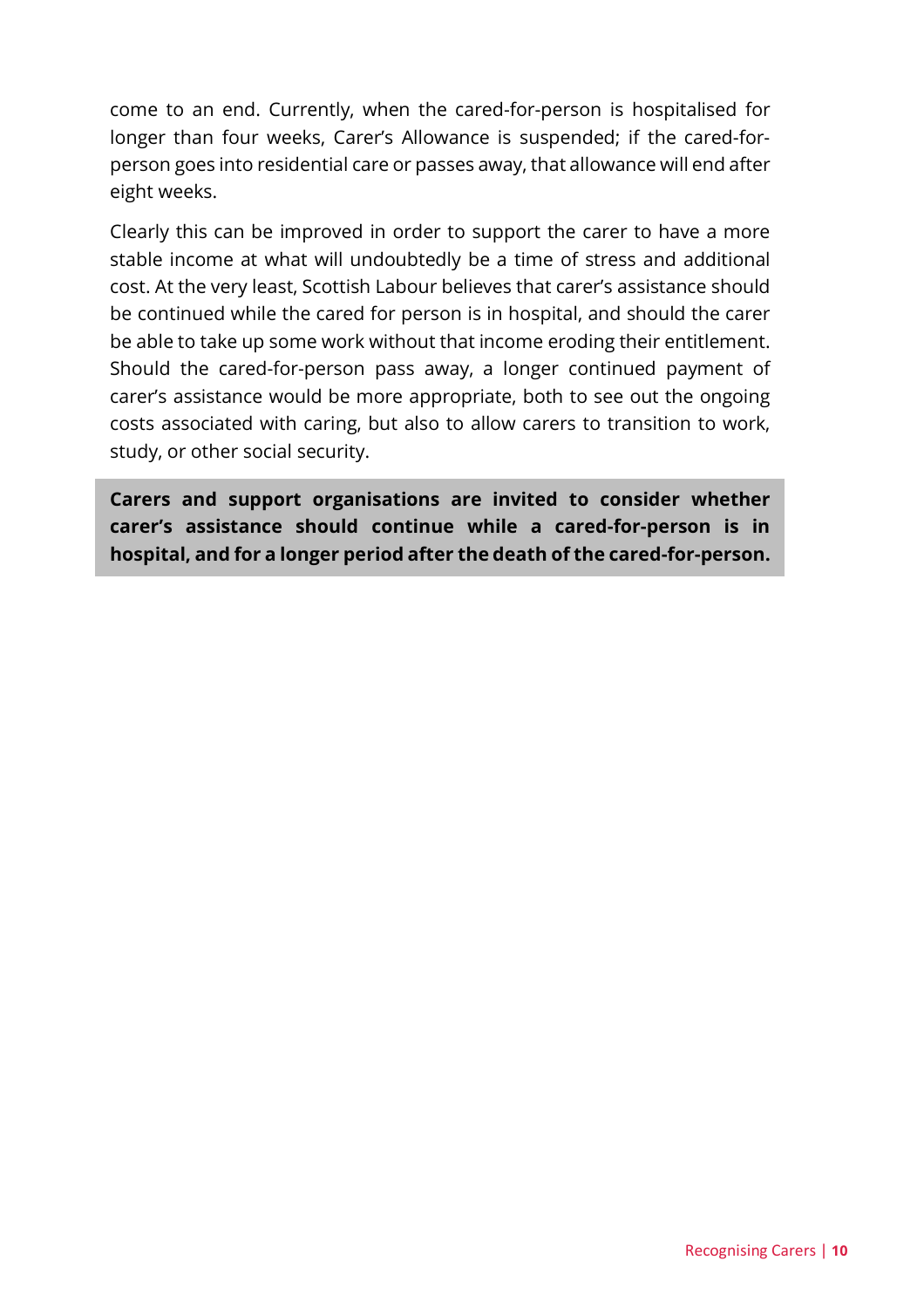## **NEXT STEPS**

Your feedback on the proposals under consideration on this paper, as well as your own ideas, will be vital to Scottish Labour to aid fuller policy development. We intend to use the summer to obtain you thoughts, feedback and ideas.

As part of our intention to consult widely and to ensure our policy development with carers is both collaborative and transparent. Early in the summer this process will begin when we open a survey based on the questions posed in this paper, however if you do have immediate feedback and responses, please get in touch via scotland@labour.org.uk. You can expect to see this paper and the subsequent survey shared with those with direct experience of caring and Carer's Allowance, carers organisations, as well as Labour members and the wider Labour family, including trades unions and affiliates, who all will be asked to respond.

This survey will be complemented by a roundtable of policy experts from carers organisations and carers with lived experience of the Carer's Allowance system, and at meetings with local carers groups.

It is intended that the findings of this work will be fed directly into Scottish Labour's official policymaking and manifesto informing body – the Scottish Policy Forum. Those who support this development and respond this summer will also have the opportunity to feed in their views and ideas to the Forum.